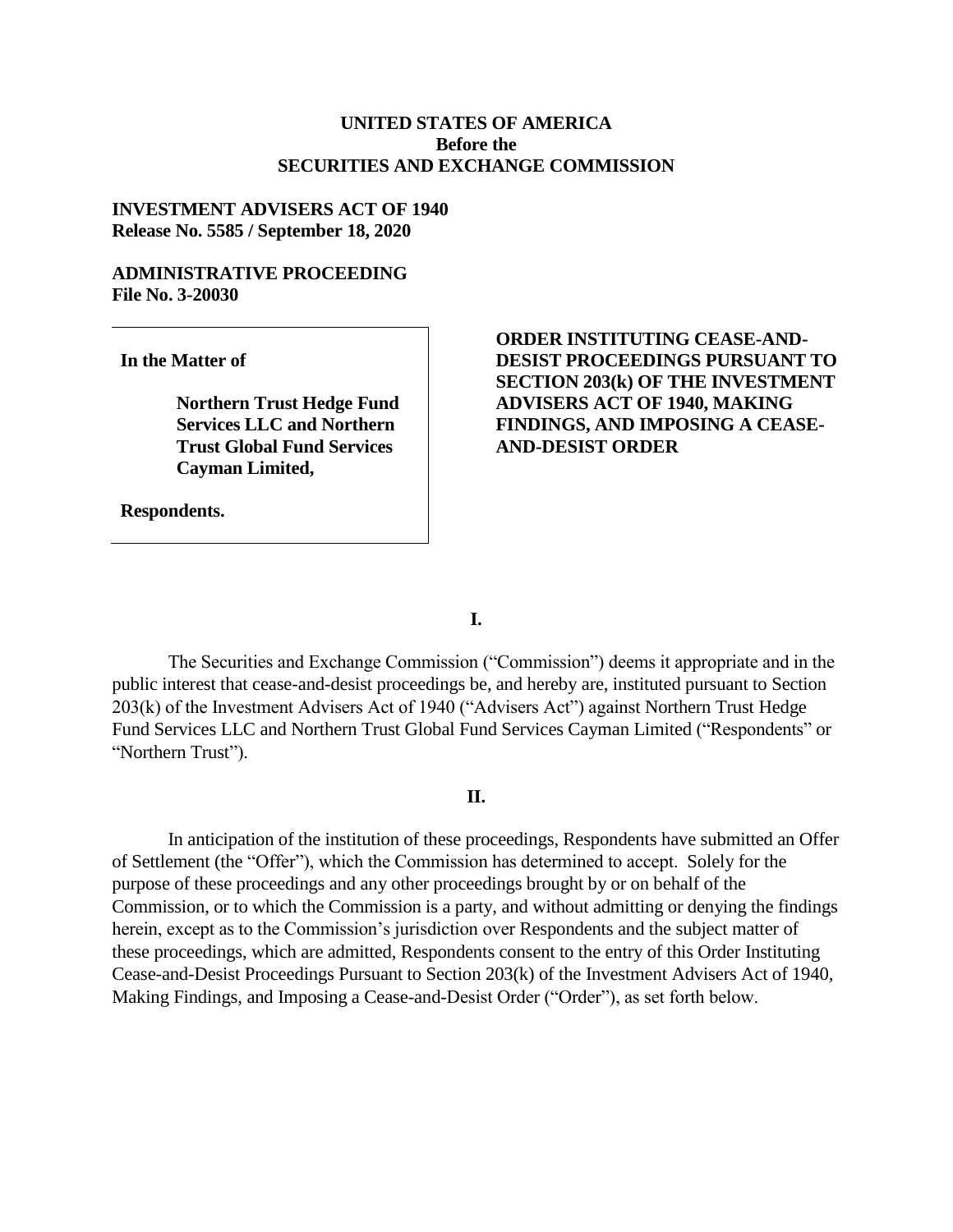### **III.**

On the basis of this Order and Respondents' Offer, the Commission finds<sup>1</sup> that:

#### **Summary**

1. These proceedings arise out of the role of Respondents, Northern Trust Hedge Fund Services LLC and Northern Trust Global Fund Services Cayman Limited (collectively, "Northern Trust" or the "Firm"), as the fund administrators for the LR Global Frontier Master Fund, Ltd. ("Master Fund") and two feeder funds, the LR Global Frontier Fund, Ltd. (offshore) and the LR Global Frontier Fund LP (onshore) (collectively, the "Frontier Funds" or "Funds").

2. Beginning in 2010, L-R Managers, LLC ("L-R Managers" or the "Manager") was the investment adviser to the Frontier Funds. Donald S. LaGuardia, Jr., through L-R Managers (collectively, the "Advisers"), defrauded the Frontier Funds and their investors, starting at least as early as 2013 through mid-2017. Among other things, the Advisers misappropriated money from the Frontier Funds and then directed that some of the misappropriated amounts be recorded as a promissory note and receivable "due from" L-R Managers to the Funds to conceal the misappropriation. The Advisers also instructed the Funds' administrators, including Northern Trust after it assumed fund administration responsibilities in 2016, that rather than expensing Frontier Fund costs when incurred, these expenses be accounted for as another receivable "due from" L-R Managers. In addition, the Advisers directed that a hypothetical gain or performance "true-up" be recorded on the Funds' books and records as a receivable due from the Advisers.

3. From approximately January 2016 through August 2017, Northern Trust performed fund administration services for the Frontier Funds pursuant to a contract with the Funds and L-R Managers. Northern Trust succeeded another fund administrator (the "Prior Fund Administrator") which calculated the Funds' NAV through December 2015. Prior to beginning to provide fund administration services, Northern Trust personnel failed to adequately escalate concerns they identified regarding LaGuardia and L-R Managers. During its engagement, Northern Trust permitted the Advisers to withdraw approximately \$211,000 from the Funds without support and followed the Adviser's instruction to account for the withdrawals as part of a receivable "due from" L-R Managers to the Funds. In addition, at the direction of the Advisers, Northern Trust personnel accounted for another receivable, the promissory note and the "true-up" as assets of the Funds despite information that should have caused them to question whether L-R Managers would be able to repay these amounts. Northern Trust provided, through a portal, monthly statements to the Funds' investors. As a result of the receivables, promissory note and "true-up," the statements that Northern Trust provided reflected materially inflated capital account balances and returns. Finally, Northern Trust did not obtain sufficient pricing support, as set forth in the valuation guidance provided in its professional services agreement, for a significant holding of the Funds that was an illiquid investment in a private company affiliated with the Manager.

 $\overline{a}$ 

<sup>&</sup>lt;sup>1</sup> The findings herein are made pursuant to Respondents' Offer of Settlement and are not binding on any other person or entity in this or any other proceeding.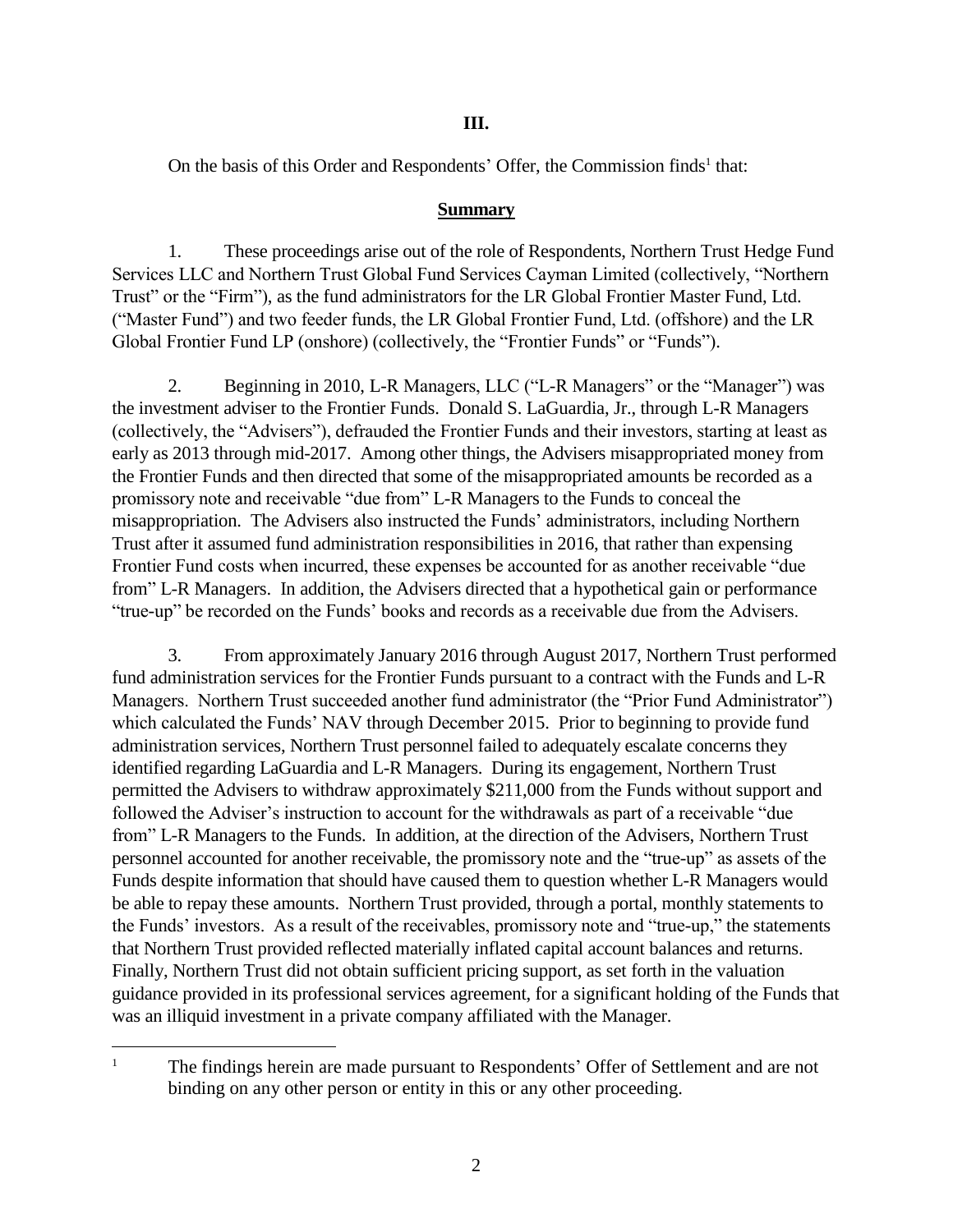4. As a result of the foregoing, Northern Trust caused the Advisers' violations of Section 206(2) and 206(4) of the Advisers Act and Rule 206(4)-8 thereunder.

## **Respondents**

5. **Northern Trust Hedge Fund Services LLC and Northern Trust Global Fund Services Cayman Limited** are indirect wholly-owned subsidiaries of Northern Trust Corporation which is a [financial services](https://en.wikipedia.org/wiki/Financial_services) company headquartered in [Chicago, Illinois.](https://en.wikipedia.org/wiki/Chicago,_Illinois) Northern Trust Hedge Fund Services LLC and Northern Trust Global Fund Services Cayman Limited provided fund administration services for the Frontier Funds from approximately January 1, 2016 until August 30, 2017 when Respondents resigned their positions as fund administrator. Northern Trust was paid approximately \$15,096 during this period for its fund administration services. Beginning in approximately October 2015, Northern Trust also served as custodian to the Funds but did not receive any payment for these services.

# **Other Relevant Parties**

6. **Donald S. LaGuardia, Jr.** LaGuardia, age 53, resides in Lavallette, New Jersey. LaGuardia was one of the founders of, and controlled, L-R Managers. He served as Chief Executive Officer and one of two Managing Principals of L-R Managers which, beginning in approximately 2010, was the investment adviser to the Frontier Funds. LaGuardia was also a portfolio manager of the Frontier Funds. On June 24, 2019, the Commission filed a civil injunctive action against LaGuardia in the United States District Court for the Southern District of New York alleging securities fraud violations relating to the Funds.

7. **L-R Managers or the Manager.** Beginning in approximately 2010, L-R Managers was the investment adviser to, among other clients, the Frontier Funds. The Manager was not registered as an investment adviser with the Commission or a State. L-R Managers had its principal place of business at 430 Park Ave., New York, New York. On June 7, 2017, L-R Managers filed for Chapter 7 bankruptcy protection in the U.S. Bankruptcy Court for the Southern District of New York.

8. **The Frontier Funds or Funds.** Launched in approximately 2010, the Frontier Funds were structured as a Master Fund with two feeder funds. During the time of Northern Trust's administration, the Funds never purported to have had more than \$3 million in assets under management.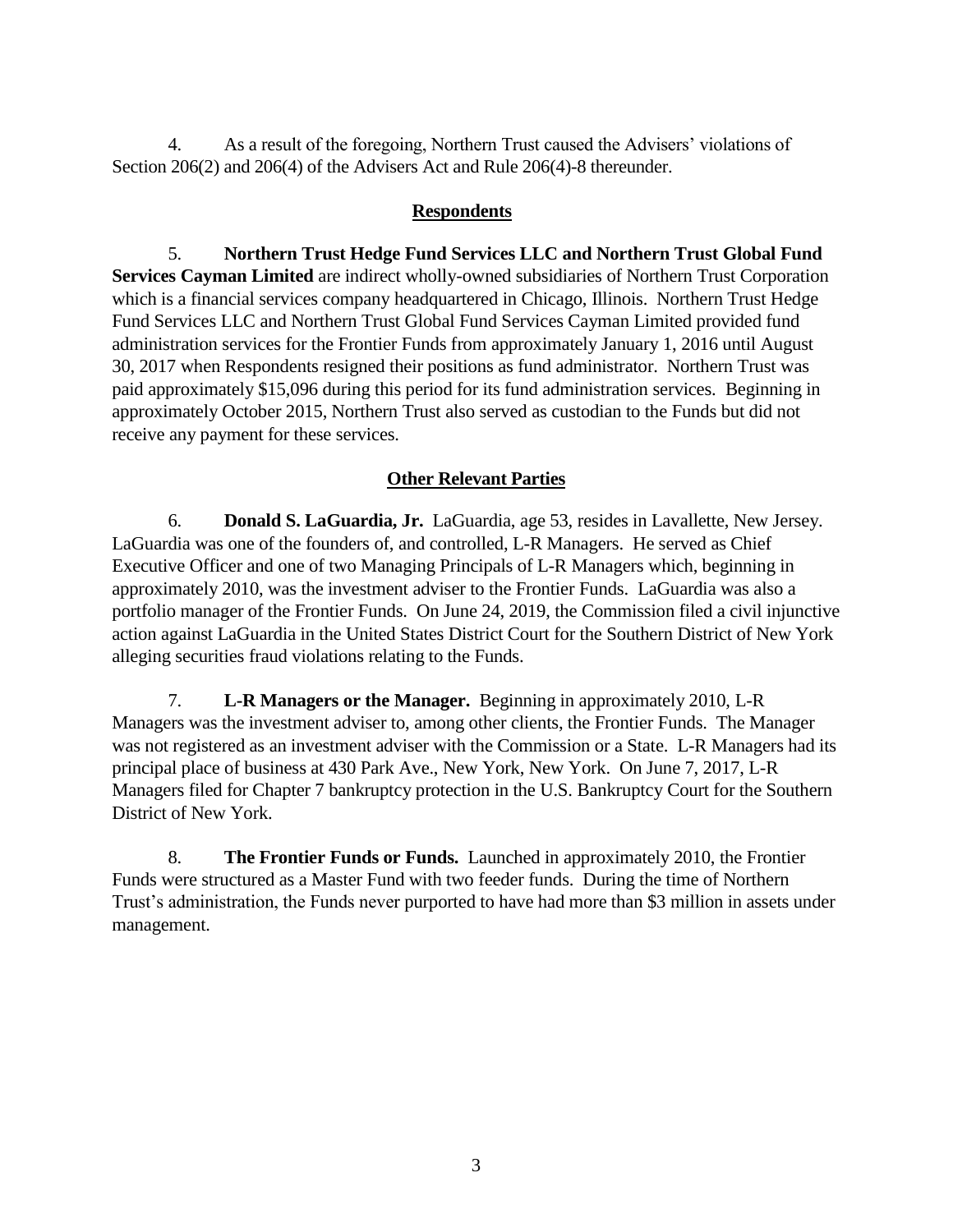# **FACTS**

## **Background**

9. From January 2016 through August 2017, Northern Trust served as fund administrator for the Frontier Funds. Pursuant to its contract to provide fund administration services, Northern Trust agreed to, among other things, calculate monthly NAVs and prepare monthly financial statements for the Funds and to produce and distribute periodic reporting of account balances to investors. The Firm also provided pricing and valuation verification services to the Funds pursuant to guidelines agreed to with L-R Managers. Northern Trust calculated the monthly NAV of the Frontier Funds for January 2016 through September 2016. Through the online portal, for the same months, Northern Trust provided investors with monthly capital account statements reflecting the purported value and investment returns generated in their accounts.

## **Northern Trust Personnel Failed to Adequately Escalate Concerns Regarding the Advisers Before Beginning to Provide Fund Administration Services to the Frontier Funds**

10. In May 2015, the Manager selected Northern Trust to assume administration of the Frontier Funds from the Prior Fund Administrator. Northern Trust's due diligence process occurred between approximately August and December of 2015. During this period, Northern Trust failed to identify a civil action filed by an investor in August 2015 against L-R Managers, LaGuardia and others, which included allegations that he had been defrauded.

11. Between approximately August 2015 and December 2015, Northern Trust was "onboarding" the Funds – that is, transitioning the Funds' records to Northern Trust and learning about the Advisers, the Funds and their assets before Northern Trust began to provide fund administrative services. During the onboarding process, Northern Trust communicated with the Prior Fund Administrator regarding the Funds' financials, among other things. During this period, certain Northern Trust personnel learned that L-R Managers had cash flow issues, that L-R Managers had transferred money from the Frontier Funds to the Manager and accounted for those transfers as a promissory note and receivable, that this promissory note was not repaid on time, that payments purportedly related to the Funds' expenses had also been booked as a receivable "due from" the Manager and that one of the Funds' significant holdings was a private entity which was affiliated with L-R Managers. During this time, Northern Trust employees also questioned whether L-R Managers possessed sufficient assets to meet its current liabilities.

12. Employees also became aware that although the Private Placement Memoranda for the Frontier Funds stated that an independent firm had been retained to audit the Funds and that investors in the feeder funds would receive audited financial statements, the Frontier Funds had not, in fact, been audited in spite of the fact that the Funds were "live for  $\sim$ 3yrs." Instead, as reflected in an internal email, it appears that Northern Trust accepted the Manager's representation that they intended to "do an audit for the first time (presumably inception to date) now that they have/are getting more external money."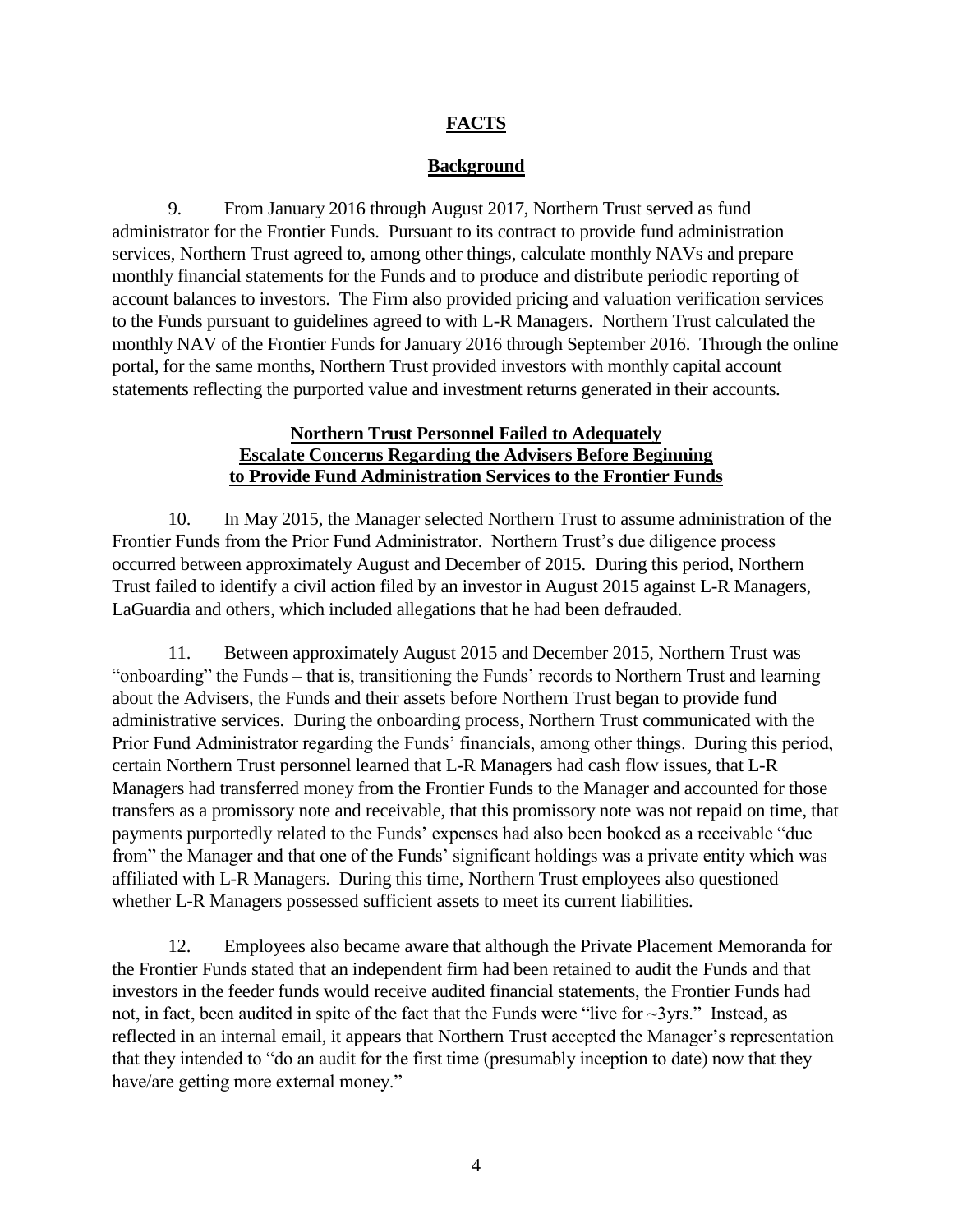## **Northern Trust's Conduct as Fund Administrator**

13. Beginning in January 2016, Northern Trust began to provide fund administration services for the Frontier Funds. Once Northern Trust began as fund administrator, there were no additional investor subscriptions into the Funds. Starting in October 2015, Northern Trust also assumed custodial responsibilities when the Funds' prior custodian began delivering the Funds' assets, including the purported promissory note, to the Firm. With respect to the custody of the assets, the Firm has retained custody of the assets of the Frontier Funds during the pendency of the investigation.

14. From January 2016 through March 2017, the Advisers misappropriated approximately \$211,000 from the Frontier Funds mostly pursuant to "Letters of Authorization" which contained no support for the withdrawals. The majority of this money was transferred within the first few months after Northern Trust began providing fund administration services. The Advisers instructed Northern Trust to add these outgoing funds to a large receivable that already existed as "due from" L-R Managers to the Funds on the Funds' accounting records from the Prior Fund Administrator. In response to an inquiry from a Northern Trust employee about money transferred from the Funds to L-R Managers, the director of operations of L-R Managers wrote, "there is no back up support. This is part of the big receivable we intend to pay back to the fund." Accounting for these withdrawals as a receivable "due from" the Manager enabled the Advisers to conceal their misappropriation of Fund assets.

15. In addition, notwithstanding that the promissory note had not been repaid upon maturity and was instead "extended" by the Advisers, Northern Trust accounted for the promissory note at face value, and accrued interest on the note for the purpose of NAV and return calculations.

16. The Manager also instructed Northern Trust not to deduct certain operating expenses related to the Funds from the Funds' profits but rather, to book them as an offsetting reimbursement due from L-R Managers on the Funds' accounting records. In an exchange during the onboarding process regarding these expenses, the L-R Managers' director of operations wrote to Northern Trust personnel: "These are booked as […] due from L-R Managers, LLC. As the fund is in start up mode with friends/family \$\$\$, we have used the Master to fund the management co on certain expenses all the while realizing we need to repay these funds …." Again, without questioning whether L-R Managers could, in fact, "repay these funds," Northern Trust simply followed L-R Managers' instruction to book the operating expenses as an offsetting reimbursement. As of September 30, 2016, this Fund expense receivable had grown to approximately \$830,000, artificially inflating the NAV of the Funds.

17. Also, beginning with the January 2016 NAV calculations, Northern Trust carried out instructions from the Advisers to increase the Funds' monthly income by the amount of a hypothetical performance gain or "true-up" reflecting the estimated performance of previous investments of the Funds. The Manager represented to Northern Trust that these holdings had been liquidated during the conversion to Northern Trust's platform and had not been reinvested, but that the Manager purportedly wanted to "reimburse" the investors for any gains they would have received had the investments been retained. Northern Trust was instructed to record these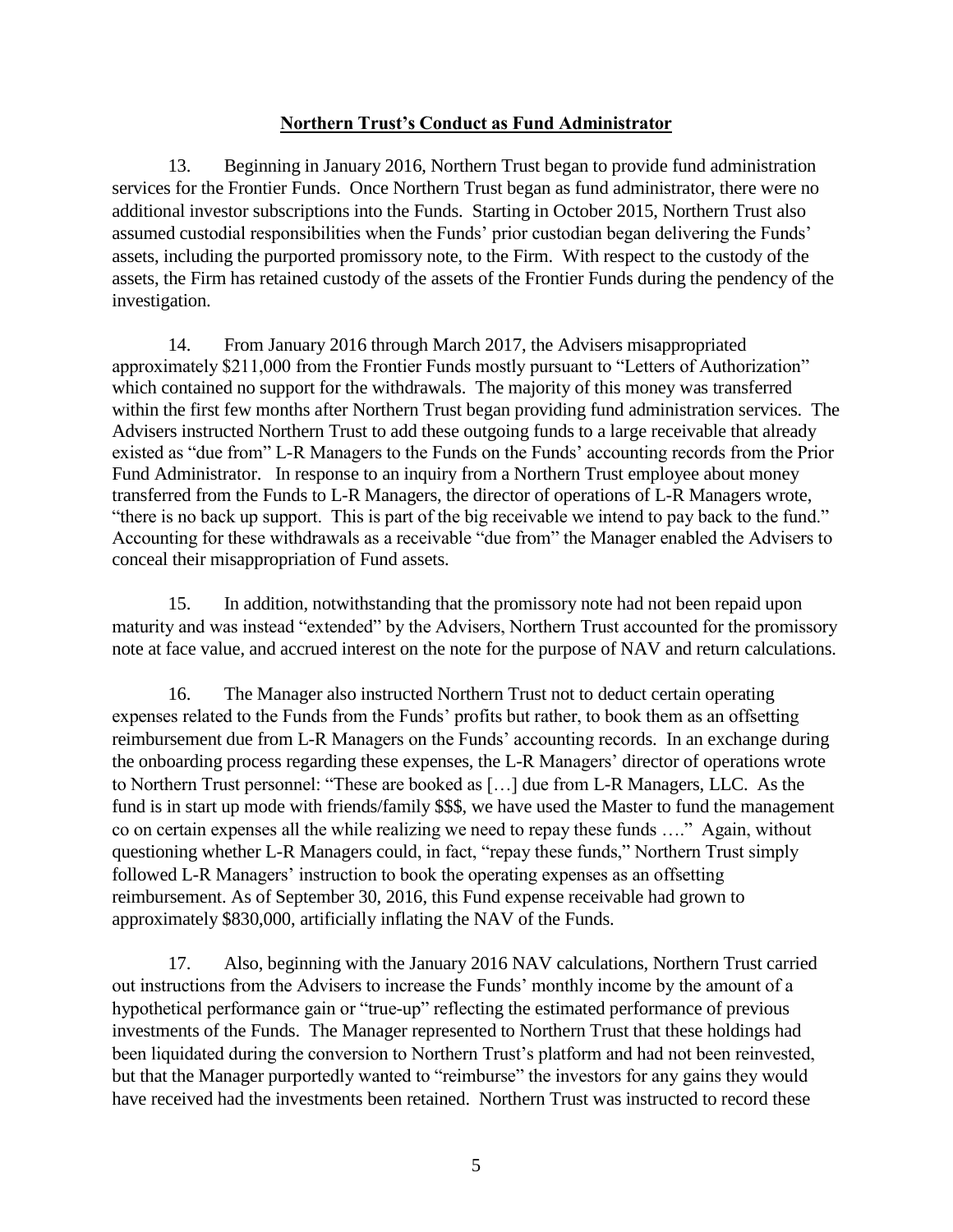hypothetical gains as a receivable "due from" L-R Managers. Northern Trust carried out the Advisers' instruction to record the receivable without performing an analysis of the basis for the "true-up" or whether it would be appropriate to account for such amounts as assets of the Funds. As of September 30, 2016, the cumulative effect of the performance "true-up" artificially inflated the NAV reported to the Funds' investors by approximately \$347,000.

18. In addition, Northern Trust included the promissory note and interest in its calculations of investors' capital account balances and returns for the months of June, July, August and September 2016 even though Northern Trust knew at the time that the promissory note had matured but had not been repaid or extended. In May 2017, the Advisers asked Northern Trust to write off the note.

19. Northern Trust's accounting policies and procedures did not require its employees to conduct an assessment of whether the promissory note, receivables and "true-up" were collectible before booking those amounts as assets of the Funds. Northern Trust calculated that in total, as of September 30, 2016, the amount "due from" L-R Managers to the Funds had grown to nearly \$2 million, which was approximately 73% of the purported value of the Funds' NAV. By accepting the Advisers' instructions to include the promissory note, receivables and "true-up" as assets of the Funds, Northern Trust provided investors with monthly statements that reflected materially inflated capital account balances and returns.

20. Further, Northern Trust did not obtain sufficient support for the valuation of a significant Manager-priced holding of the Funds, an illiquid investment in a private company affiliated with the Manager. In accordance with its valuation guidelines, Northern Trust should have received support for any Manager-priced security. Instead, Northern Trust accepted the Manager's valuation of this holding without substantiation. Northern Trust subsequently wrote the value of this holding down to zero.

## **Northern Trust's Remediation**

21. Beginning in May 2017, following the Advisers' request to write-off the promissory note, Northern Trust undertook a review of the Frontier Funds. In August 2017, Northern Trust contacted the Commission staff to report concerns about the conduct of the Advisers, including with respect to fund accounting and valuation. Subsequently, and in part as a result of those concerns, Northern Trust has implemented a number of changes to its fund administration policies, procedures and controls, including: developing a written due diligence protocol for new fund launches and conversions, creating a revised pricing verification protocol, establishing independent monitoring mechanisms to review the accounting treatment of noninvestment assets, increasing compliance oversight and risk management, including through additional professional training related to fraud detection, and added testing related to the efficacy of its amended policies, procedures and controls.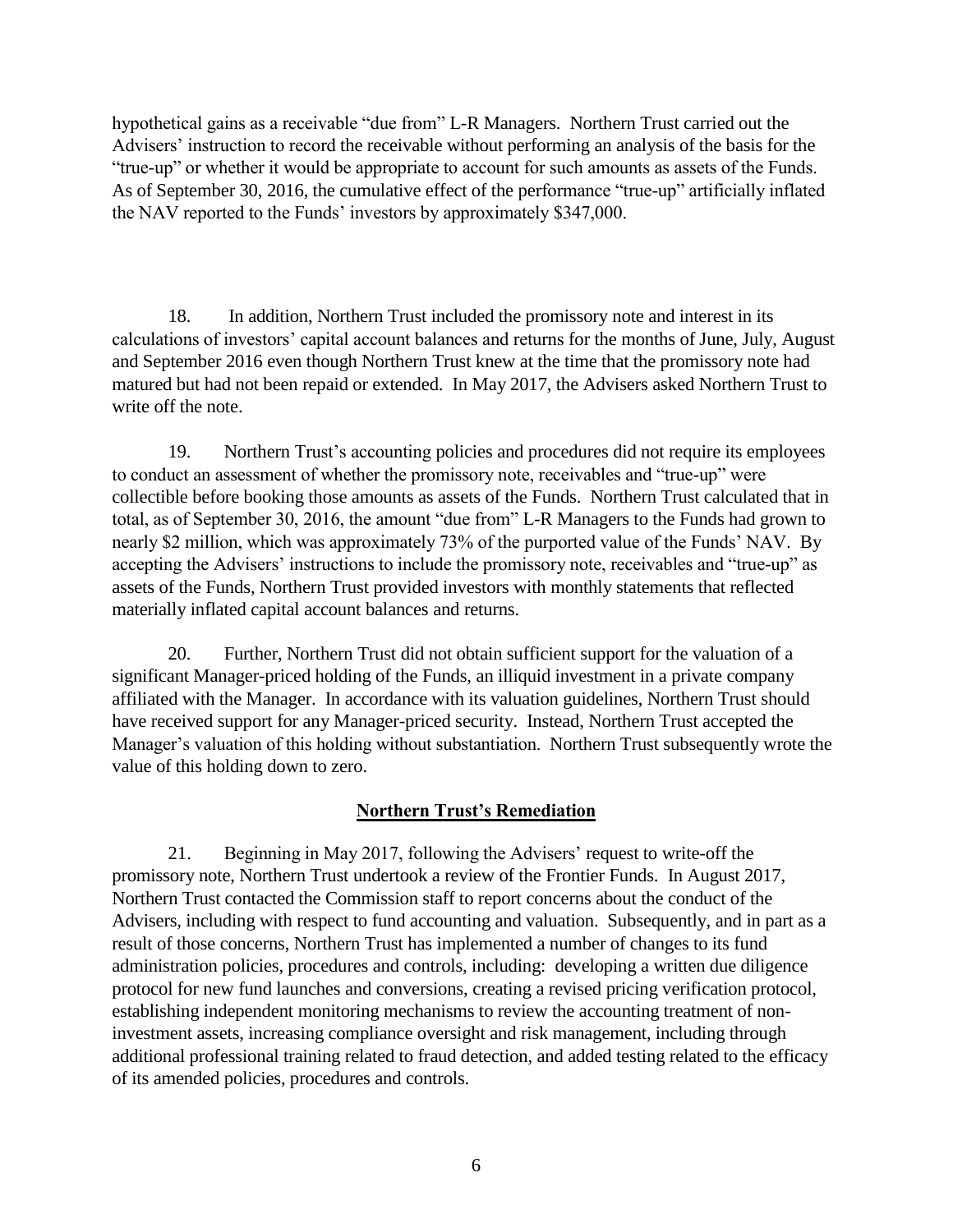## **Violations**

22. Under Section 203(k) of the Advisers Act, the Commission may impose a ceaseand-desist order upon, among others, any person that is, was, or would be a cause of another's violation, due to an act or omission the person knew or should have known would contribute to such violation of any provision of the Advisers Act.

23. Section 206(2) of the Advisers Act prohibits investment advisers from directly or indirectly engaging "in any transaction, practice, or course of business which operates as a fraud or deceit upon any client or prospective client." A violation of Section 206(2) of the Advisers Act may rest on a finding of simple negligence. *SEC v. Steadman*, 967 F.2d 636, 643 n.5 (D.C. Cir. 1992) (citing *SEC v. Capital Gains Research Bureau, Inc.*, 375 U.S. 180, 195 (1963)). Proof of scienter is not required to establish a violation of Section 206(2) of the Advisers Act. *Id.* 

24. Section 206(4) of the Advisers Act and Rule 206(4)-8 thereunder make it unlawful for any investment adviser to a pooled investment vehicle to "[m]ake any untrue statement of a material fact or omit to state a material fact necessary to make the statements made, in the light of the circumstances under which they were made, not misleading, to any investor or prospective investor in the pooled investment vehicle" or "engage in any act, practice, or course of business that is fraudulent, deceptive, or manipulative with respect to any investor or prospective investor in the pooled investment vehicle."

25. The Advisers violated Sections 206(2) and 206(4) of the Advisers Act and Rule 206(4)-8 thereunder, by making unauthorized and undisclosed withdrawals from the Funds, by concealing those withdrawals as receivables and a promissory note, by directing that fund expenses by recorded as a receivable and by directing the recording of a performance "true up." The Advisers did not disclose to the Funds or investors that one of the Funds' investments was an affiliated company for which the Advisers provided the valuation to the fund administrator.

26. As a result of the conduct described above, Northern Trust was a cause of the Advisers' violations of Sections 206(2) and 206(4) of the Advisers Act, and Rule 206(4)-8 thereunder.

# **Northern Trust's Cooperation**

27. In determining to accept the Offer, the Commission considered the remedial acts undertaken by Northern Trust and the cooperation afforded the staff of the Commission.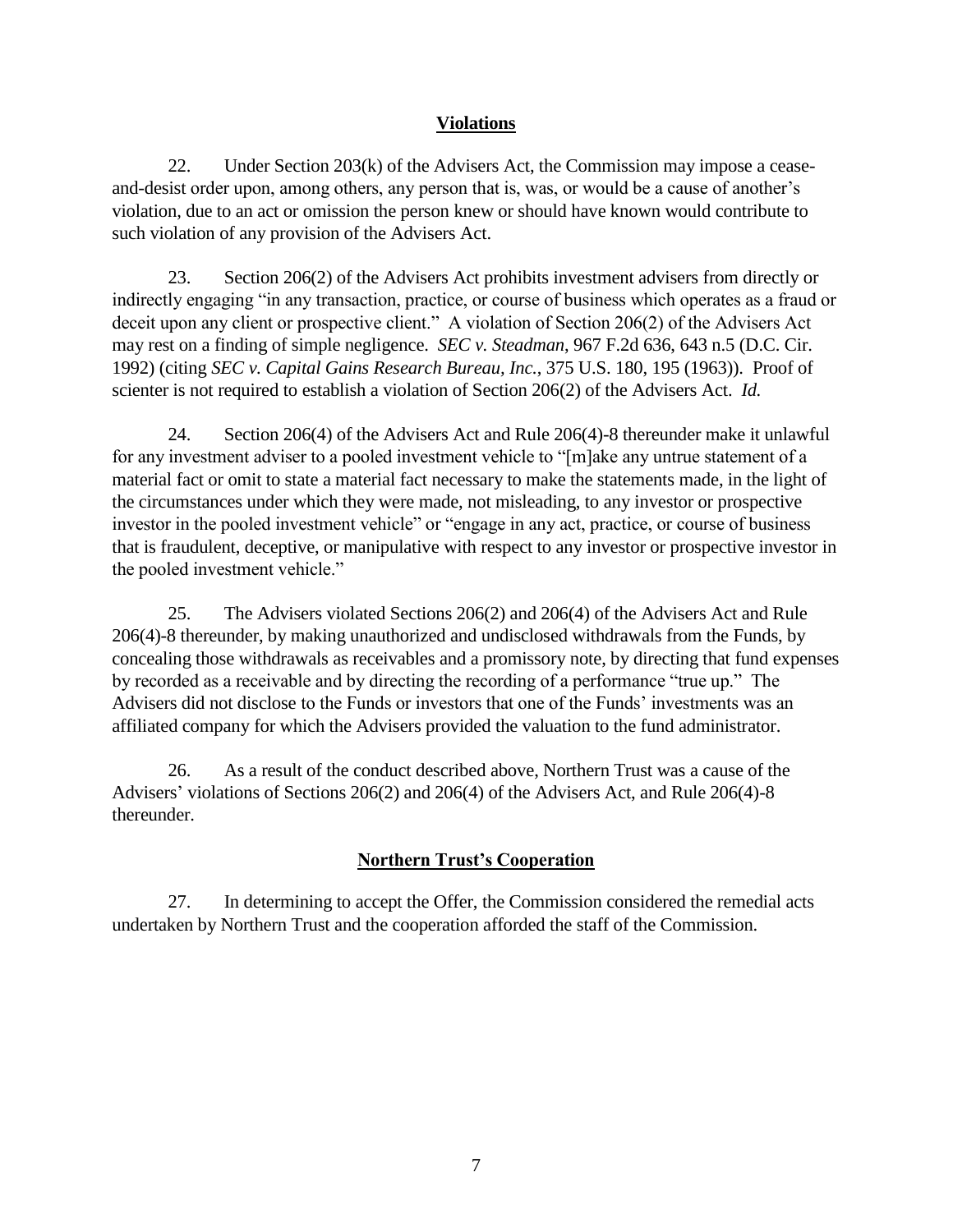In view of the foregoing, the Commission deems it appropriate to impose the sanctions agreed to in Respondents' Offer.

Accordingly, pursuant to Section 203(k) of the Advisers Act, it is hereby ORDERED that:

A. Respondents cease and desist from committing or causing any violations and any future violations of Sections 206(2) and 206(4) of the Advisers Act and Rule 206(4)-8 thereunder;

B. Respondent Northern Trust Hedge Fund Services LLC shall, within ten (10) days of the entry of this Order pay disgorgement of \$15,076 with prejudgment interest of \$2,553 and Respondents shall, jointly and severally, pay a civil money penalty in the amount of \$150,000 to the Securities and Exchange Commission. If timely payment is not made, additional interest shall accrue pursuant to SEC Rule of Practice 600 and 31 U.S.C. §3717.

- C. Payment shall be made in one of the following ways:
	- (1) Respondents may transmit payment electronically to the Commission, which will provide detailed ACH transfer/Fedwire instructions upon request;
	- (2) Respondents may make direct payment from a bank account via Pay.gov through the SEC website at [http://www.sec.gov/about/offices/ofm.htm;](http://www.sec.gov/about/offices/ofm.htm) or
	- (3) Respondents may pay by certified check, bank cashier's check, or United States postal money order, made payable to the Securities and Exchange Commission and hand-delivered or mailed to:

Enterprise Services Center Accounts Receivable Branch HQ Bldg., Room 181, AMZ-341 6500 South MacArthur Boulevard Oklahoma City, OK 73169

Payments by check or money order must be accompanied by a cover letter identifying Northern Trust Hedge Fund Services LLC and Northern Trust Global Fund Services Cayman Limited as the Respondents in these proceedings, and the file number of these proceedings, a copy of which cover letter and check or money order must be sent to Sanjay Wadhwa, Senior Associate Director, Division of Enforcement, Securities and Exchange Commission, New York Regional Office, 200 Vesey Street, Suite 400, New York, NY 10281.

D. Pursuant to Section 308(a) of the Sarbanes-Oxley Act of 2002, a Fair Fund is created for the disgorgement, prejudgment interest and penalties referenced in paragraph IV.B. above. Amounts ordered to be paid as civil money penalties pursuant to this Order shall be treated